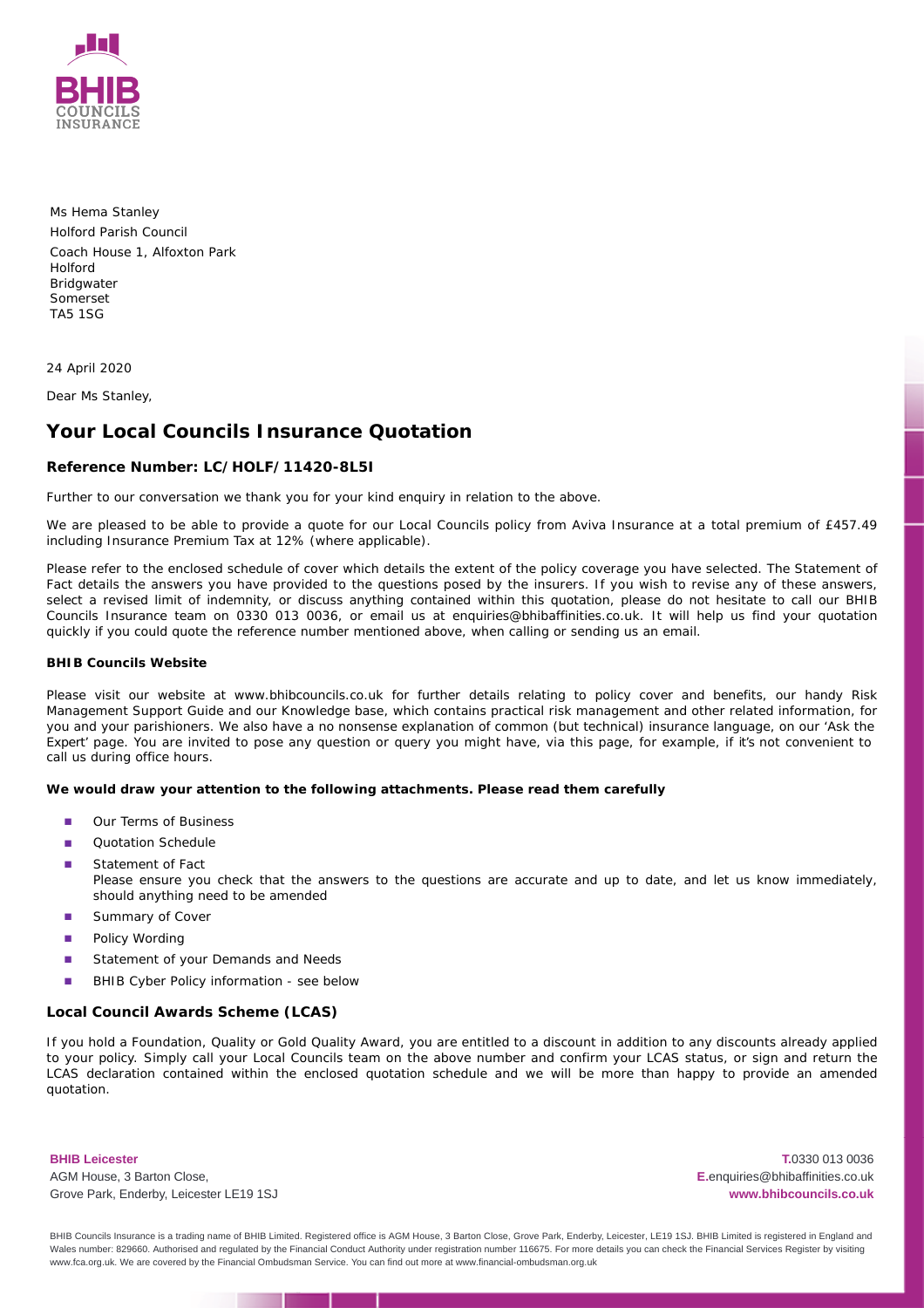

**Arrange Your Council Insurance for 3 Years, Reduce your Premium and receive a free Parish Online Licence**

You have the option to reduce your premium for the next three years, by agreeing to enter into a Long Term Undertaking with Aviva Insurance. Doing so also gives you the benefit of ensuring that your policy will renew for the next two years on the same rates as those used for this quotation. Should you choose to enter into the Long Term Undertaking, you are making a commitment to maintain this insurance policy until point of renewal in three years time. This Long Term Undertaking relates solely to this product and cannot be transferred to another policy or insurer

If you wish to take advantage of a Long Term Undertaking, your policy premium will be reduced.

Please contact the BHIB Councils Insurance Team for your reduced premium option and also to hear how our three year agreement enables you to obtain a free Parish Online licence. Visit our website to find out how the Parish Online scheme can benefit your council. www.bhibcouncils.co.uk

# **Policy Conditions and Exclusions**

Please refer to the enclosed copy policy wording. It is vitally important that you take the time to read and understand all the conditions and exclusions noted in the policy. If you have any questions or require clarification on any part of the policy you do not understand, please call our Local Councils insurance team on the number listed above.

**Additional Endorsements applicable (please refer to the policy for full details)**

- Tree Felling and Lopping Cover ■
- Fly Tipping Cover ■
- Data Protection Act wording amendment (CLP) ■
- Data Protection Act wording amendment (EL/PL) ■
- Index Linking ■
- Key Persons ■

### **Excesses Applicable**

Please refer to the quotation schedule ■

## **Material Alterations**

The importance of informing Insurers of any changes to the material facts on which the underwriters consider the terms applied to your policies, has been further enhanced by the Insurance Act 2015 (enacted 12th August 2016). Failure to provide a fair presentation of your risks to insurers can result in claims being dealt with on a proportional basis. If you are in any doubt as to whether anything is material, you should disclose it immediately as this is a continuing duty on you during the period of any policy.

Note relating to the Act can be found within the enclosed Business Services and Important Information document. These summarise the requirements surrounding Fair Presentation of Risk, what this means in practice and what the consequences of non-compliance might be.

### **Administration Charges**

We will make administrative charges per transaction, per policy, in respect of document handling relating to your insurance. These charges will be applied as follows:-

- £Nil for new business; renewals and any change to your policy involving an amendment to your premium. ■
- £Nil for the cancellation of any policy, (other than at the policy renewal date) ■

These charges are in addition to any charge imposed by the insurance company.

#### **What To Do Next**

All you need to do is read through the enclosed documents carefully to ensure the cover details accurately reflect your requirements. If you want to go ahead with the new policy, please contact us by phone or email and let us have your specific instructions. We will require your confirmation of the date for the commencement of the new policy.

#### **BHIB Leicester**

AGM House, 3 Barton Close, Grove Park, Enderby, Leicester LE19 1SJ

**T.**0330 013 0036 **E.**enquiries@bhibaffinities.co.uk **www.bhibcouncils.co.uk**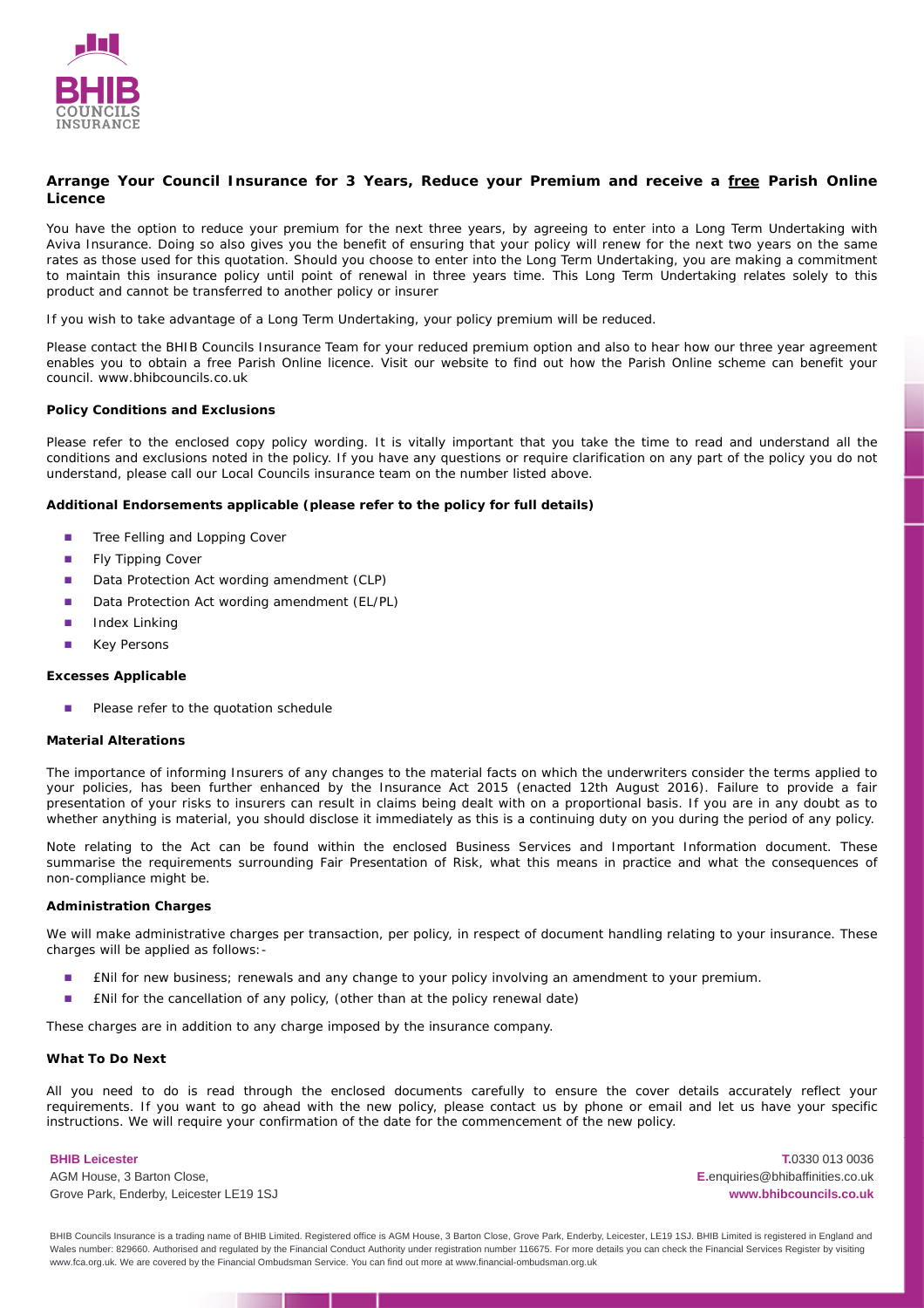

# **Premium Payment**

Simply make your payment by one of the following methods.

- Payment by credit/debit card please call BHIB Councils Insurance Team on 0330 013 0036 and have your card details ready ■
- Payment by BACS/automatic transfer please arrange payment to: BHIB Ltd Account No 01100742 Sort Code 56-00-60 quoting your policy number (see above) as the reference ■
- Payment by cheque please make cheques payable to BHIB Ltd and forward to BHIB Ltd, AGM House, 3 Barton Close, Grove Park, Enderby, Leicester LE19 1SJ, quoting your policy number (see above) on the reverse ■

Alternatively, you can spread the cost of your insurance premiums and pay one regular monthly payment by direct debit. If you choose this method, a premium loan credit application form will be emailed to you for completion and return to BHIB. **It is important to decide which payment method you will use, in advance of the cover start date. If the instalments option is selected, please allow at least 7 working days from the date you send the completed loan application form to us, for the premium loan to be accepted and activated.**

Please note that BHIB is a credit broker and not a lender, we will not provide you with any advice regarding finance and we will only approach Close Premium Finance Wimbledon Bridge House, 1 Hartfield Road, London, SW19 3RU. BHIB Ltd is remunerated for arranging credit and if you would like to find out more, please ask us.

| Total due (Premium, IPT and BHIB Fees, where applicable) | £457.49 |
|----------------------------------------------------------|---------|
| 10 Monthly instalments of                                | £47.97  |
| Finance charge                                           | £22.19  |
| Total payable including interest                         | £479.68 |

The above table shows the premium which would be financed by Close Premium Finance, at a charge of 4.85% (Typical 12.38% APR variable).

**BHIB Leicester** AGM House, 3 Barton Close, Grove Park, Enderby, Leicester LE19 1SJ

**T.**0330 013 0036 **E.**enquiries@bhibaffinities.co.uk **www.bhibcouncils.co.uk**